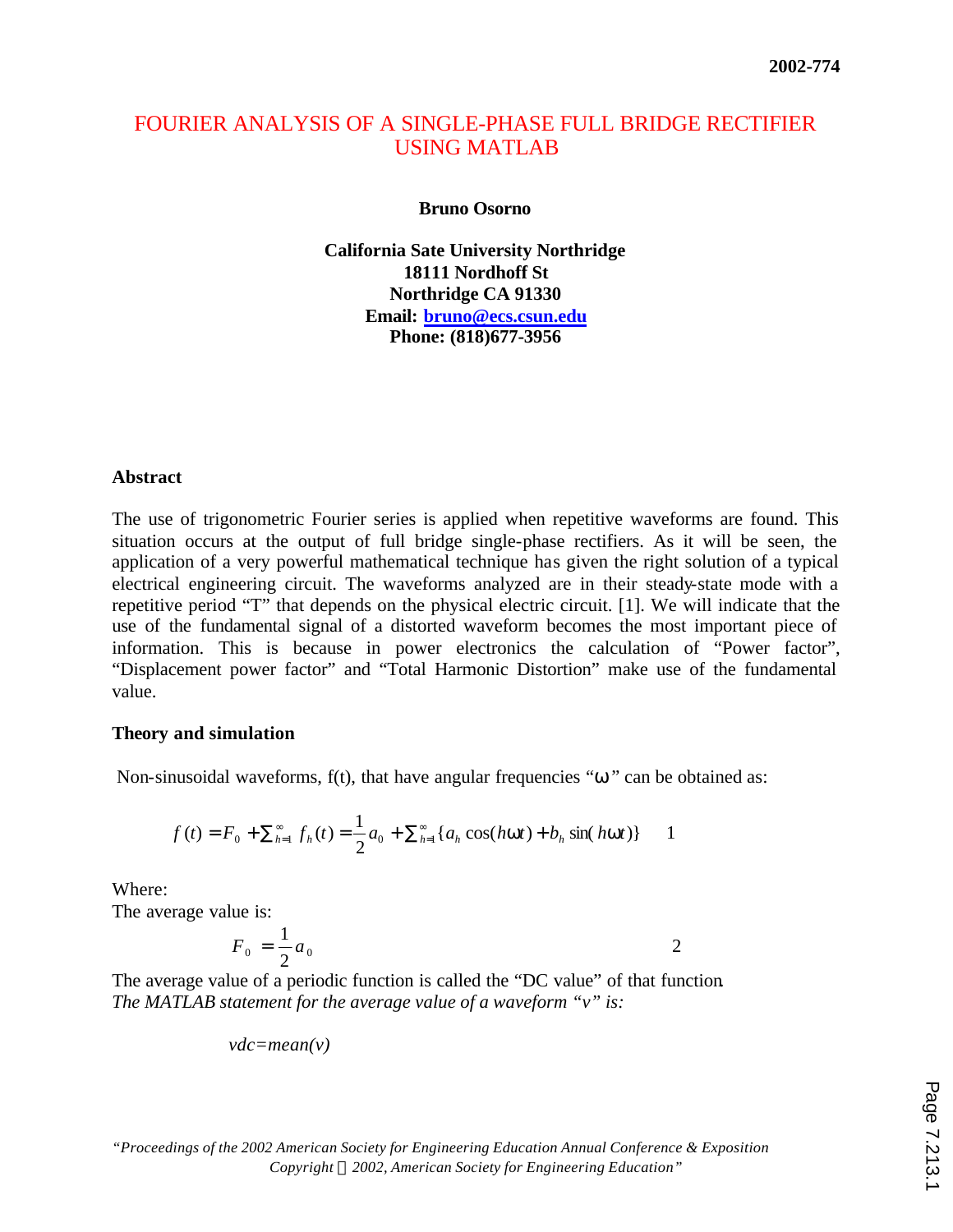Now we will generate a waveform in order to obtain its dc value. The MATLAB code is given below.

```
% Waverfom period divided in 512 points
Ts=1:dt=Ts/512t1=0:dt:Ts/4-dt;
       t2=Ts/4:dt:Ts/2-dt;
           t3=Ts/2:dt:Ts;t=[t1,t2,t3];
%Amplitudes for the waveform
   v=[10*ones(size(t1)),-5*ones(size(t2)),zeros(size(t3))];%Plotting the waveform
   plot(t,v)%Axis limits
   axis([0,Ts,-12,12])
%Setting the grid on
   grid
%Setting the labels
   xlabel('time in seconds')
%Calculation of the average DC value
   Vdc = mean(v)
```


Figure1. Waveform created with MATLAB.

 $Vdc =$ 

1.2476

The coefficient  $a_h$  becomes: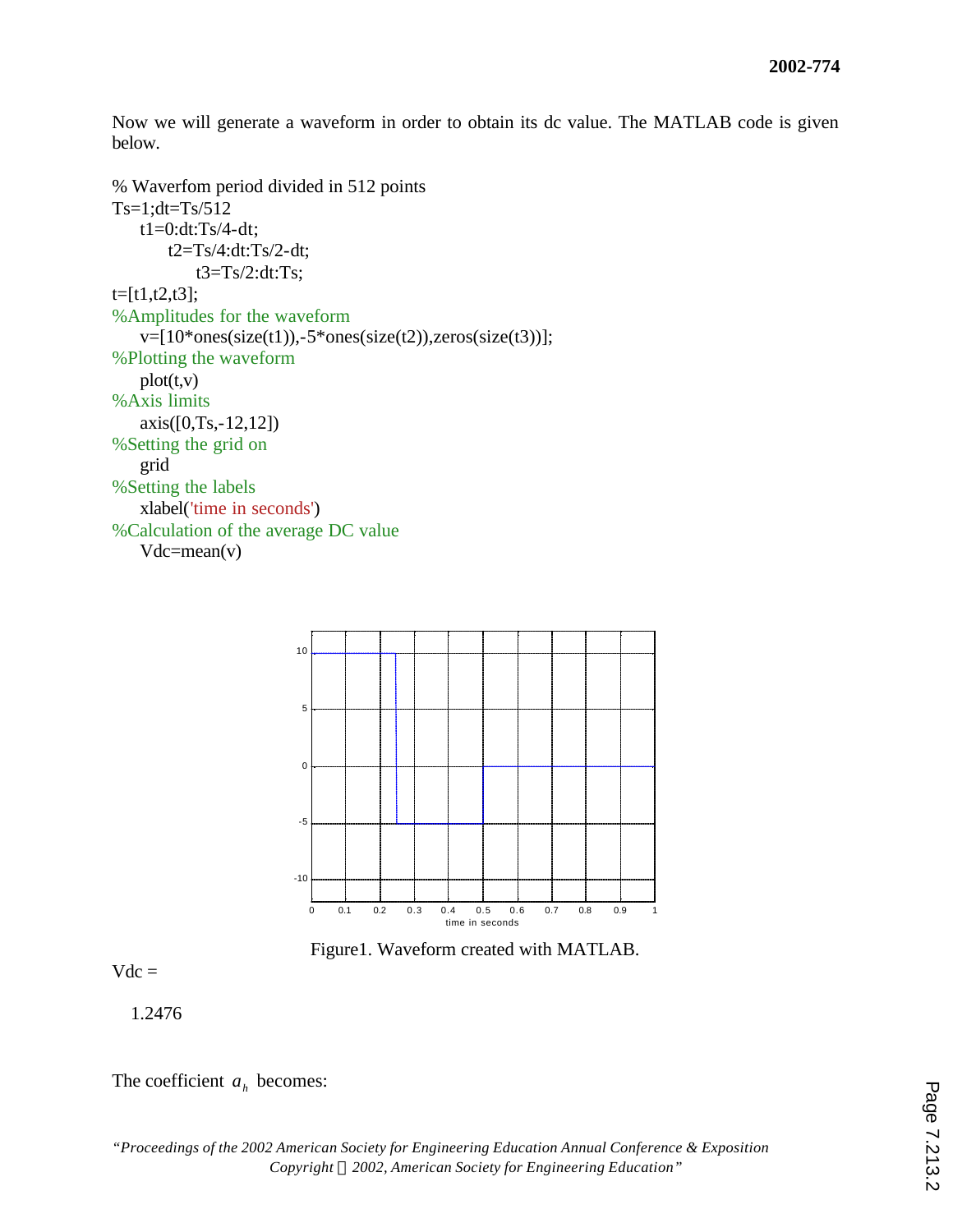$$
a_h = \int_{0}^{2p} f(t) \cos(hwt) d(wt) \qquad \qquad h = 0, ..., \infty
$$

The coefficient  $b_h$  becomes:

$$
b_h = \frac{1}{p} \int_{0}^{2p} f(t) \sin(hwt) d(wt) \qquad h = 1,...^{\infty}
$$

It is a well known fact that  $[2]$  the average value of  $f(t)$  is:

$$
F_0 = \frac{1}{2} a_0 = \frac{1}{2\mathbf{p}} \int_{0}^{2\mathbf{p}} f(t) d(\mathbf{w}t) = \frac{1}{T} \int_{0}^{T} f(t) dt
$$

Where the radian frequency is:

$$
w = \frac{2w}{T}
$$

This average was obtained using MATLAB for the waveform generated. The value was 1.2476 Volts. This can be easily proved using equation 5.

Now, moving on to the frequency domain, we can obtain the RMS (root mean square) of f(t) as  $\mathbf{F}_h$ . This notation usually is described as the "phasor" form of  $f(t)$ . Then:

$$
\mathbf{F}_{h} = F_{h} e^{j\boldsymbol{q}_{h}}
$$

Another phasor form, using  $a_h$  and  $b_h$  coefficients, is given as follows:

$$
\mathbf{F_h} = \frac{\sqrt{a_h^2 + b_h^2}}{\sqrt{2}}
$$

Where the angle  $q_h$  is obtained as follows:

$$
\tan(\boldsymbol{q}_h) = \frac{-b_h}{a_h} \tag{9}
$$

Finally the RMS value of  $f(t)$  is  $\mathbf{F}$ , then we have the following equation:

$$
\mathbf{F} = (F_0^2 + \sum_{h=1}^{\infty} F_h^2)^{\frac{1}{2}}
$$

*The MATLAB RMS of a waveform "v" can be obtained with the following statement:*

*Vrms=sqrt(mean(v^2))*

The RMS value of the waveform "v" is obtained with the following program. The only addition to the previous code (Vdc) is the statement  $V_{\text{rms}} = \sqrt{\text{sqrt}(m\text{ean}(v^2))}$ .

*"Proceedings of the 2002 American Society for Engineering Education Annual Conference & Exposition Copyright ã 2002, American Society for Engineering Education"*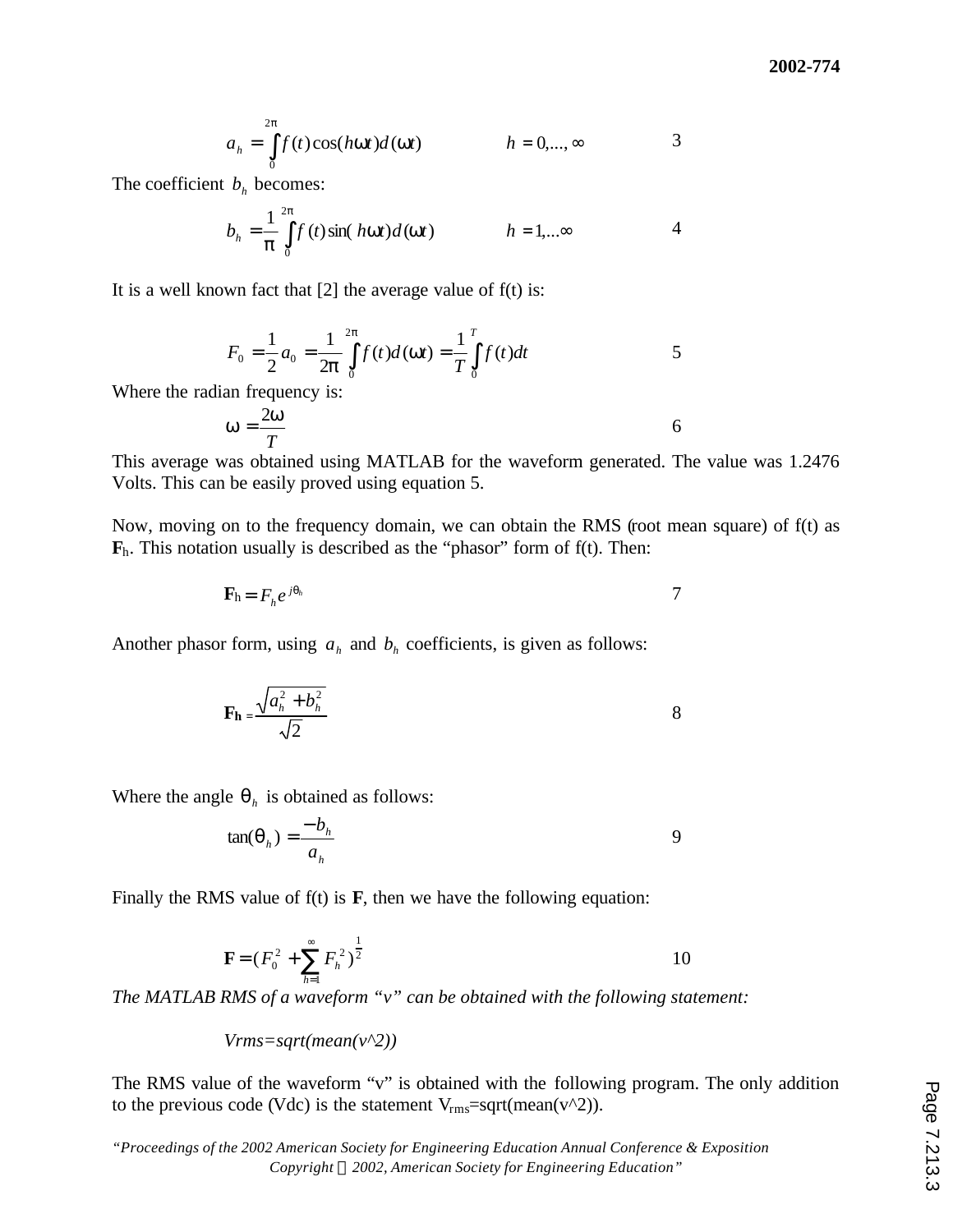```
Ts=1:dt=Ts/512t1=0:dt:Ts/4-dt;
              t2=Ts/4:dt:Ts/2-dt;
                     t3=Ts/2:dt:Ts:
t=[t1,t2,t3];
%Amplitudes for the waveform
       v=[10*ones(size(t1)),-5*ones(size(t2)),zeros(size(t3))];%Plotting the waveform
       plot(t,v)%Axis limits
       axis([0,Ts,-12,12])
%Setting the grid on
       grid
%Setting the labels
       xlabel('time in seconds')
%Calculation of the average DC value
       Vdc=mean(v)
%Calculation of the RMS value.
       Vrms=sqrt(mean(v.^2))Vrms =
```
5.5847

»

*The MATLAB harmonic value of a waveform "v" is obtained as follows:*

```
\rightarrow Ts=1;dt=Ts/512
   t1=0:dt:Ts/4-dt;
       t2=Ts/4:dt:Ts/2-dt;
           t3=Ts/2:dt:Ts;
t=[t1,t2,t3];
%Amplitudes for the waveform
   v=[10*ones(size(t1)),-5*ones(size(t2)),zeros(size(t3))];%Plotting the waveform
   plot(t,v)%Axis limits
   axis([0,Ts,-12,12])
%Setting the grid on
   grid
%Setting the labels
   xlabel('time in seconds')
%
%Calculation of the spectrum
```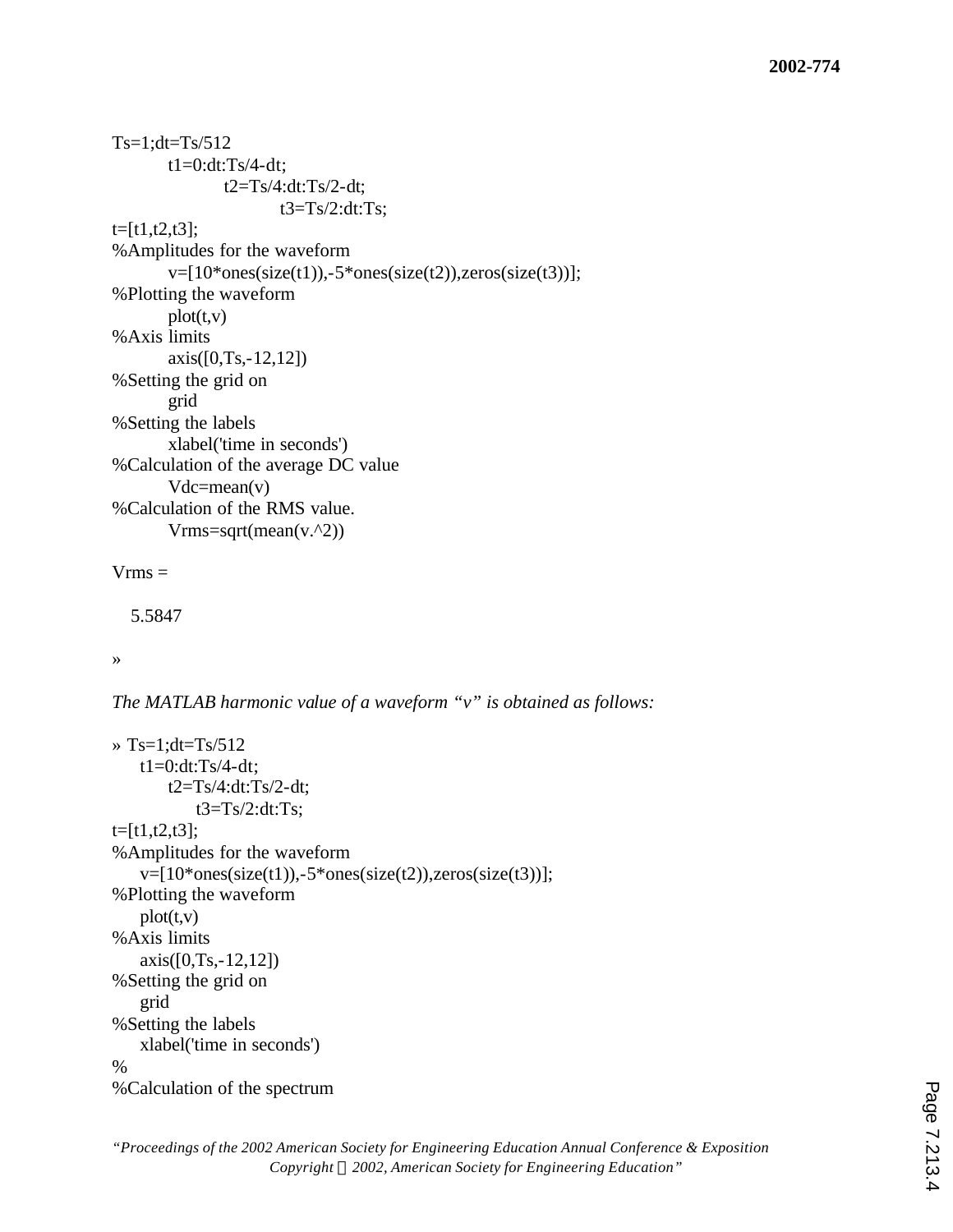```
%
[f, y, ph] = harmonic(v, 16);title('Spectrum of "v" waveform')
xlabel('harmonic number')
ylabel('amplitude')
ph*180/pi
```
 $ans =$ 

72.0387

»



Figure2. Spectrum of figure 1 using MATLAB.

To obtain the spectrum we created a function that is stored in the work file of MATLAB. This function is listed below:

```
%Creation of a function called "harmonic"
%
function[f,y,ph]=harmonic(x,n)
N=size(x,2);f=0:1:N-1;y1 = fft(x);y=2*(abs(y1)/N);y(1)=y1(1)/N;ph = angle(y1(2)) + pi/2;stem(f, y, 'r')axis([0, n-1, 0, 1.2*max(y)])
```

```
%
```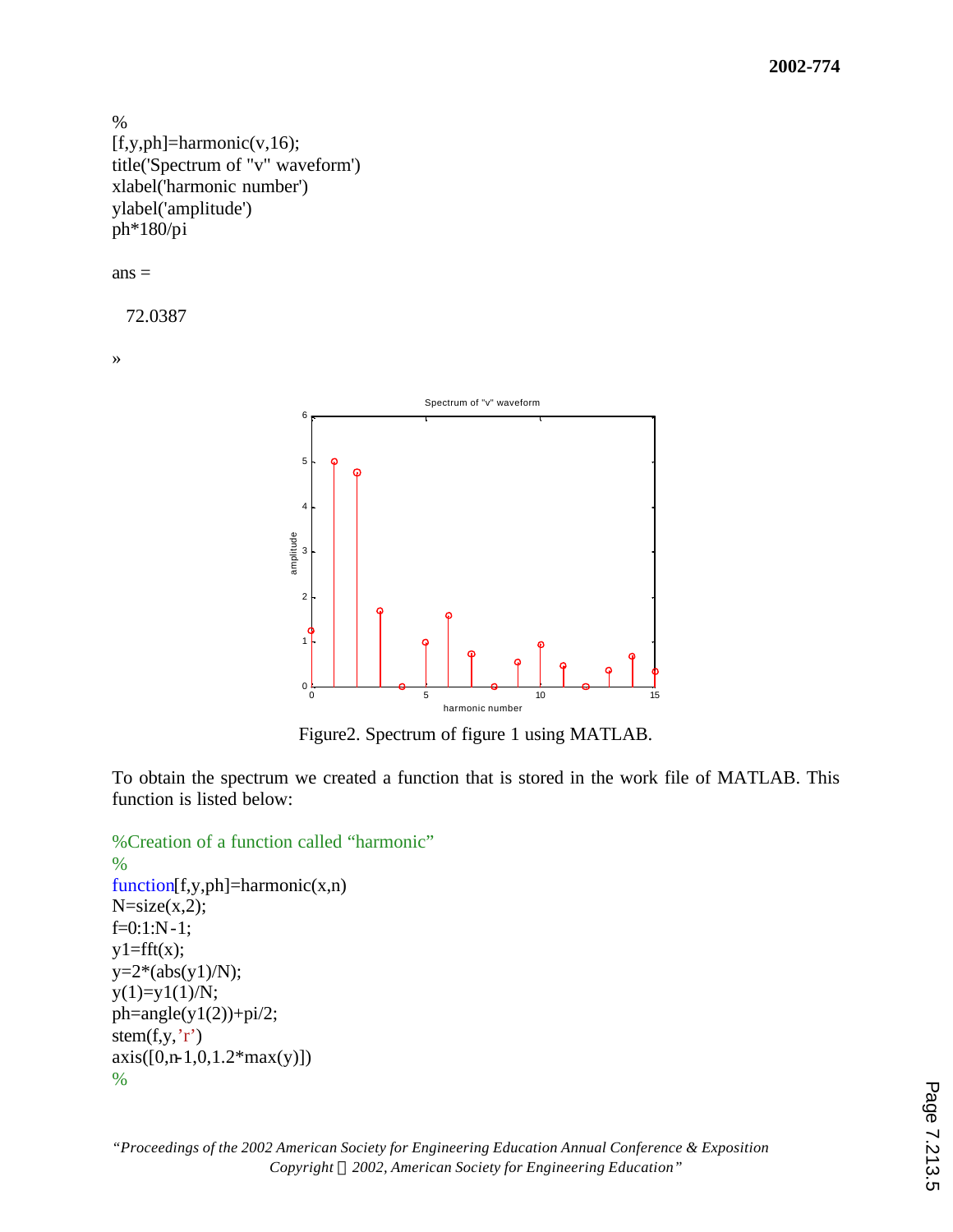#### **Fourier analysis of voltage and current**

 As stated earlier, the trigonometric Fourier analysis of a repetitive waveform can be obtained using equations 1 through 10. If we let  $v<sub>s</sub>(t) = \sqrt{2}v<sub>s</sub> \sin(wt)$  be the input voltage for a typical circuit (see figure 1) the input current can be obtained as:

$$
i_{s}(t) = i_{s_1}(t) + \sum_{h \neq 1} i_{sh}(t) \tag{11}
$$

Where:

 $i_{s_1}(t)$  is the fundamental component (at line frequency  $f_1$ ).

 $i_{sh}(t)$  is the component at the "h" harmonic frequency ( $f_h$ ).



Figure3. PSPICE circuit of a single-phase rectifier

\* source FOURIER2 V V1 N03719 N03754 +SIN 0 60 60 0 0 0 R\_R1 0 N02751 10 D D30 N03719 N02751 D1N4148 D D31 N03754 N02751 D1N4148 D D32 0 N03754 D1N4148 D D33 0 N03719 D1N4148

Then we have [1]:

$$
f_h = hf_1 \tag{12}
$$

*"Proceedings of the 2002 American Society for Engineering Education Annual Conference & Exposition Copyright ã 2002, American Society for Engineering Education"*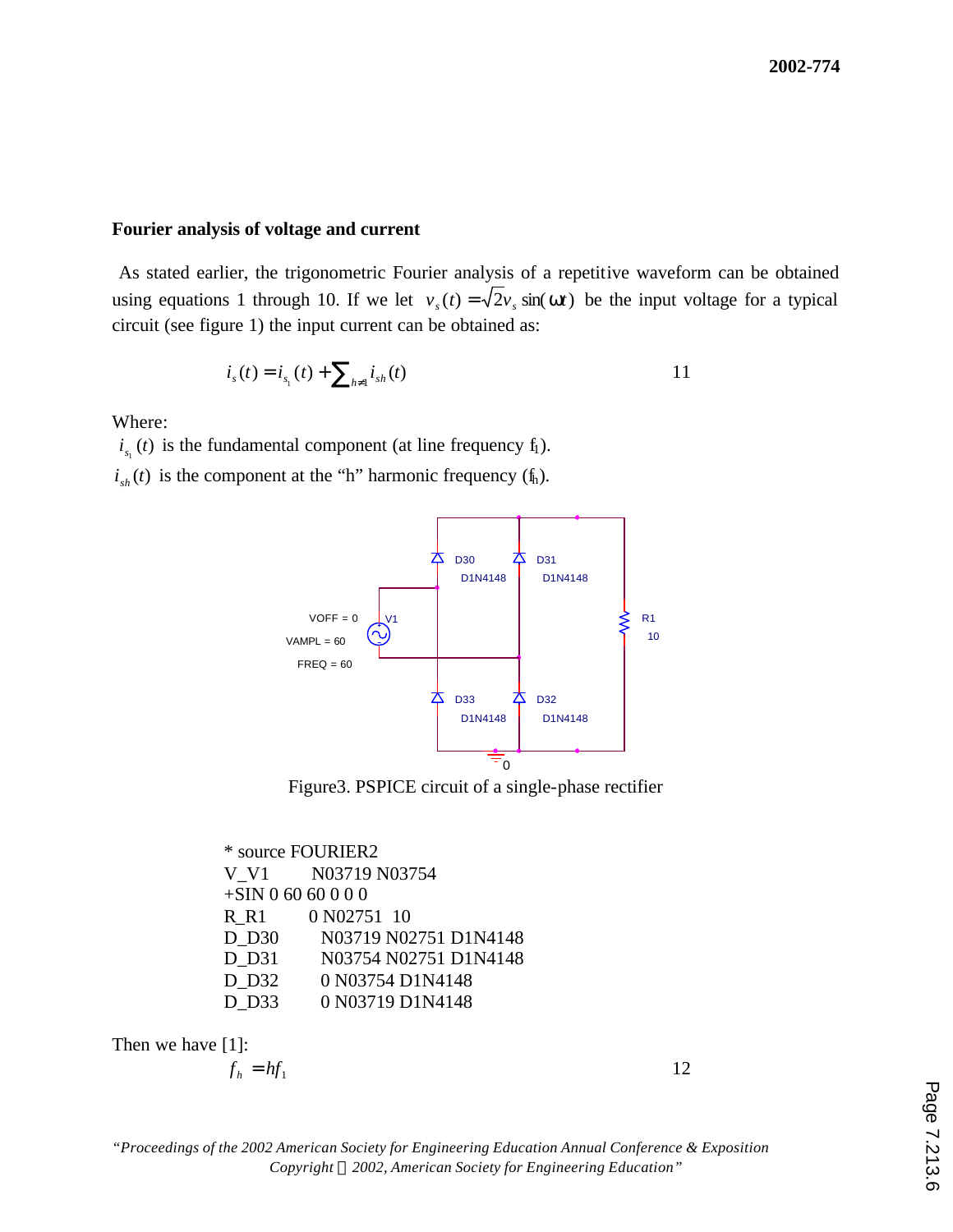Then equation 11 can be expanded as follows:

$$
is(t) = \sqrt{2}Is1 sin(wt - q1) + \sum_{h \neq 1} \sqrt{2}Ish sin(wwt - qh)
$$
 13

Typical distortion occurs at the current level, voltages remain, for the most part, undistorted. Figure 4 shows a very typical voltage-current waveform where the distortion of currents is apparent and the process of the Fourier trigonometric analysis can be seen.



Figure 4. Typical voltage-current output and its Fourier components

The RMS current is:

$$
I_{s} = \left(\frac{1}{T_{1}}\int_{0}^{T_{1}}(i_{s_{1}}(t) + \sum_{h \neq 1} i_{sh}(t))\right)^{\frac{1}{2}} = \left(I_{s_{1}}^{2} + \sum_{h \neq 1} I_{sh}^{2}\right)^{\frac{1}{2}}
$$

The IEEE [10] standard recommends the maximum allowed harmonic content in power electronics depending on the type of circuit. This value is calculated using equation 15. "THD" stands for "total harmonic distortion" and it is usually given in %. PSPICE determines automatically this value. In MATLAB we have to calculate it. In the next section we show a PSPICE output for a simple single-phase rectifier.

$$
\%THD = 100 \times \frac{\sqrt{I_s^2 - I_{s1}^2}}{I_{s1}}
$$

#### **Full bridge single-phase rectifier**

Using PSPICE we obtained the output of a single-phase full bridge rectifier. Figure 2, shows the circuit and figure 5 shows the output. The trigonometric Fourier analysis is performed with PSPICE.

*"Proceedings of the 2002 American Society for Engineering Education Annual Conference & Exposition Copyright ã 2002, American Society for Engineering Education"*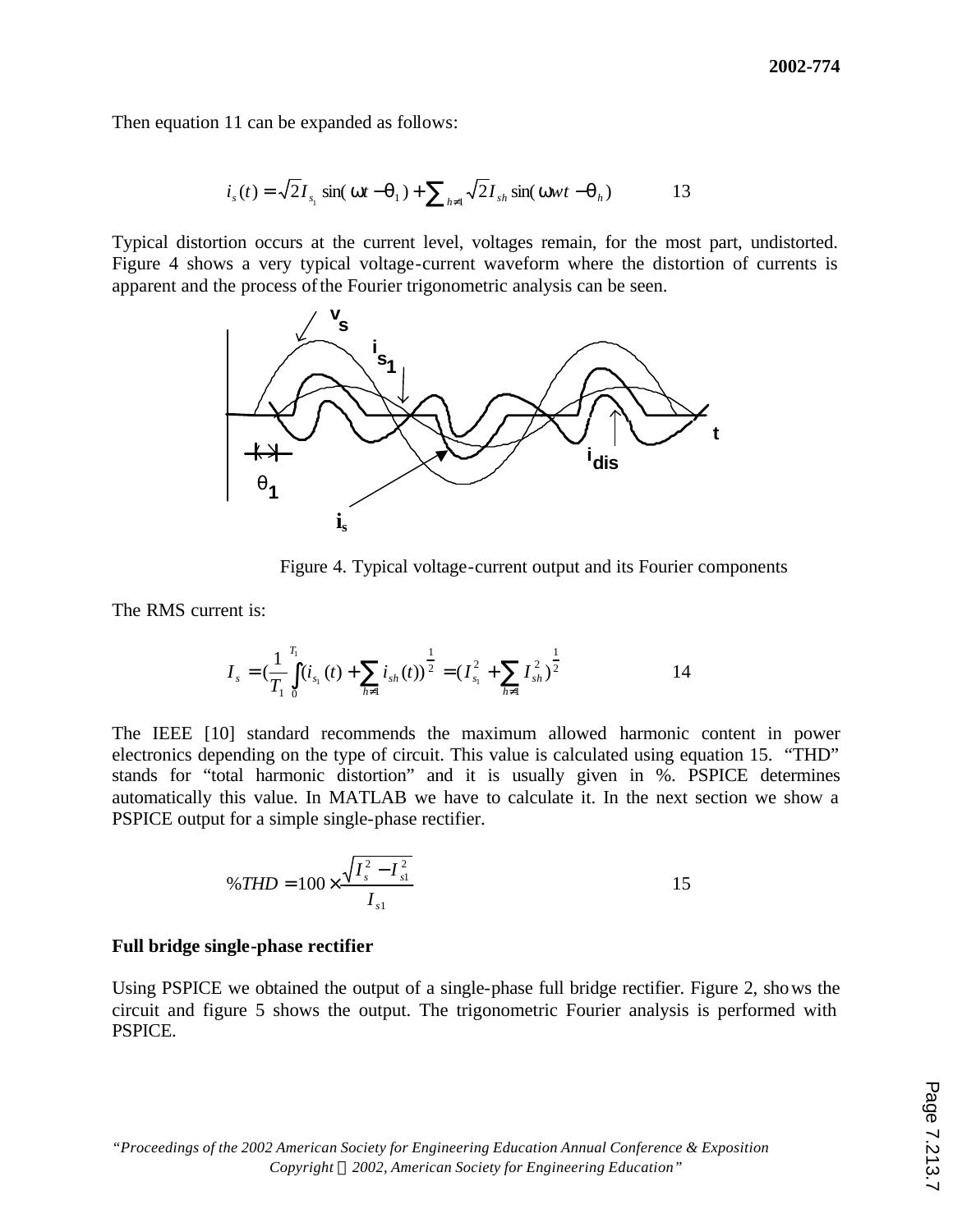

Figure5. PSPICE output of the single-phase rectifier shown in figure 3 Upper graph indicates the voltage and current output. Lower graph indicates the Harmonic analysis.

# **Conclusions**

Power electronics and Power quality are one of the major fields in electrical engineering that require the understanding of "trigonometric Fourier series" and its applications. It is of no surprise that this technique works very well in obtaining the necessary information from input/output voltage/current signals. By doing so, we go a step further and determine the %THD that gives us an indication of the "goodness" of our electrical design. Again, by using one of the most powerful mathematical techniques we arrive to a simple, yet, very important solution of a problem that in the past was tedious and cumbersome in its solution. Recently, with the powerful use of Personal Computers and, perhaps the most widely used, software simulator and mathematical packages the application and solution of trigonometric Fourier series has become a lot simpler. Consequently the design of electrical circuits in general is getting better and better.

# BIBLIOGRAPHY:

[1] Mohan, Undeland, Robbins, *Power Electronics Converters Applications and Design,* Second edition, Wiley 1995.

[2] Jai P. Agrawal, *Power Electronics Systems theory and Design,* Prentice-Hall, 2001.

[3] Philip T. Krein, *Elements of Power Electronics,* Oxford University Press, 1998.

[4] Muhammad H. Rashid, *Power Electronics Circuits, Devices, and Applications.* Second Edition. Prentice-Hall,1993.